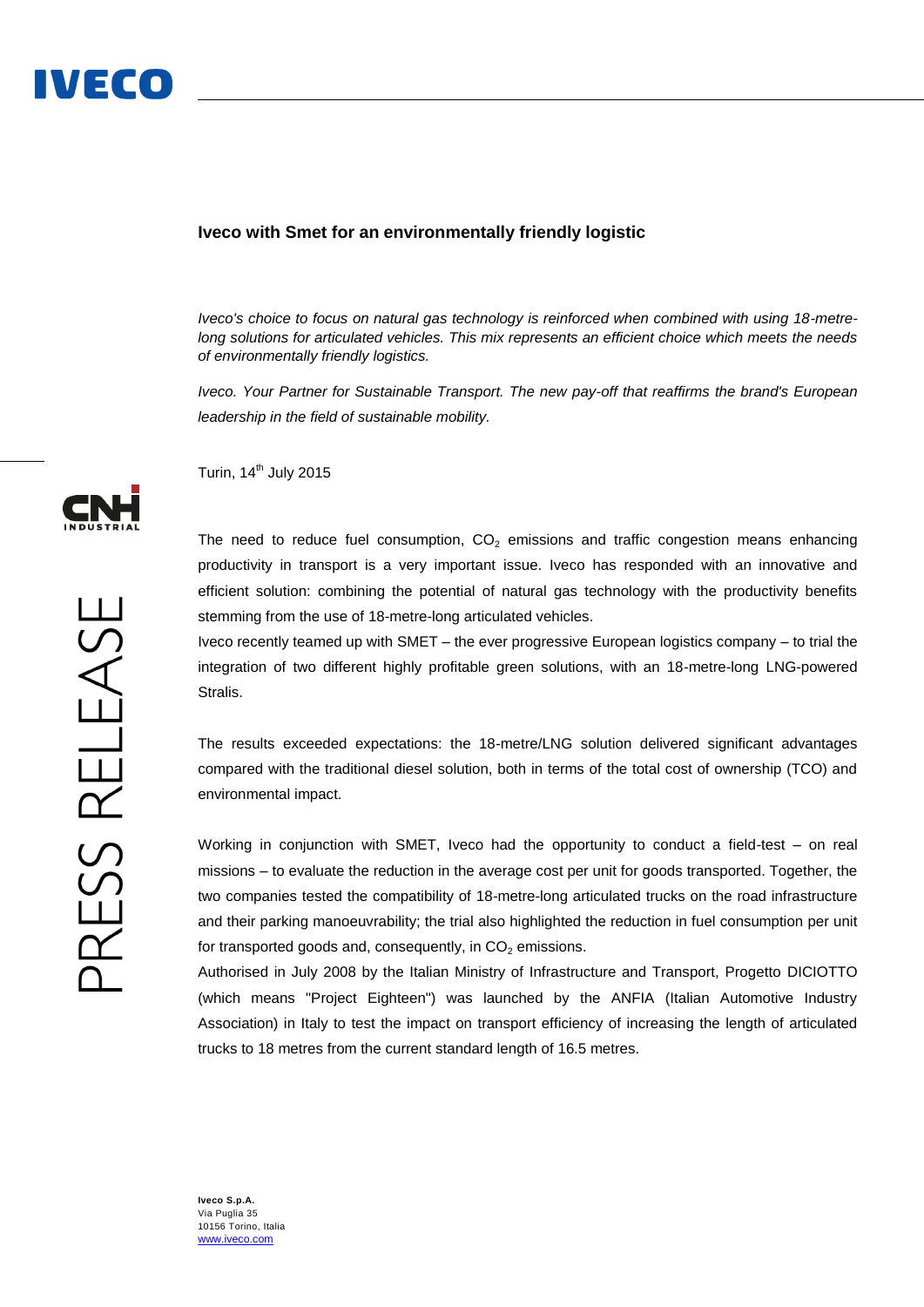

Lengthening semi-trailers by around 1.5 metres is the only planned variation from standard vehicles; all the other basic specifications remain unchanged, from axle loads to manoeuvrability under current legislation. The results achieved by Progetto DICIOTTO in Italy have improved transport efficiency by almost 10% on trial vehicles.

Similar experiments are also underway in other European countries: in Germany, with 300 vehicles in circulation, in the UK with 1800 trucks in service and in the Czech Republic.

**Pierre Lahutte, Iveco Brand President**, said: *"IVECO and SMET's decision to field-test an 18 metre-long LNG Stralis has definitely proven to be a winning combination and reaffirms Iveco's commitment and role in increasing sustainable mobility."* 

## **A new Iveco pay-off. Your Partner for Sustainable Transport.**

Thanks to its focus and ongoing research in new technologies, Iveco has become a European leader in the alternative fuel sector, anticipating solutions which will contribute to further reducing the environmental impact of the transport sector and becoming the perfect partner for sustainable transport, as evidenced by the new pay-off: **Iveco. Your Partner for Sustainable Transport.**

Iveco is the leader in the natural gas-driven commercial vehicle sector with a complete range of light, medium- and heavy-duty commercial vehicles and buses with more than **14,000 units delivered** into service to-date.

There are many advantages to using this type of vehicle, both in terms of environmental sustainability and profitability for customers. Indeed, in terms of emissions, natural gas engines are more environmentally friendly than their diesel Euro VI counterparts. Natural gas is a much cleaner fuel in terms of its minimal particulate emissions (-95% compared to diesel) and NOx emissions (- 35%). Furthermore, these vehicles make it possible to reduce vehicle  $CO<sub>2</sub>$  emissions from 10% up to 100% if using bio-methane. Lastly, it ensures a quieter vehicle with an average decrease of 5 decibels in comparison to its diesel brother, making it perfect for waste collection operations and night-time distribution.

From the standpoint of economic sustainability, these vehicles generate TCO savings of up to 10%. Natural gas is also markedly less expensive than diesel, and it enables fuel costs to be reduced by up to 40%.